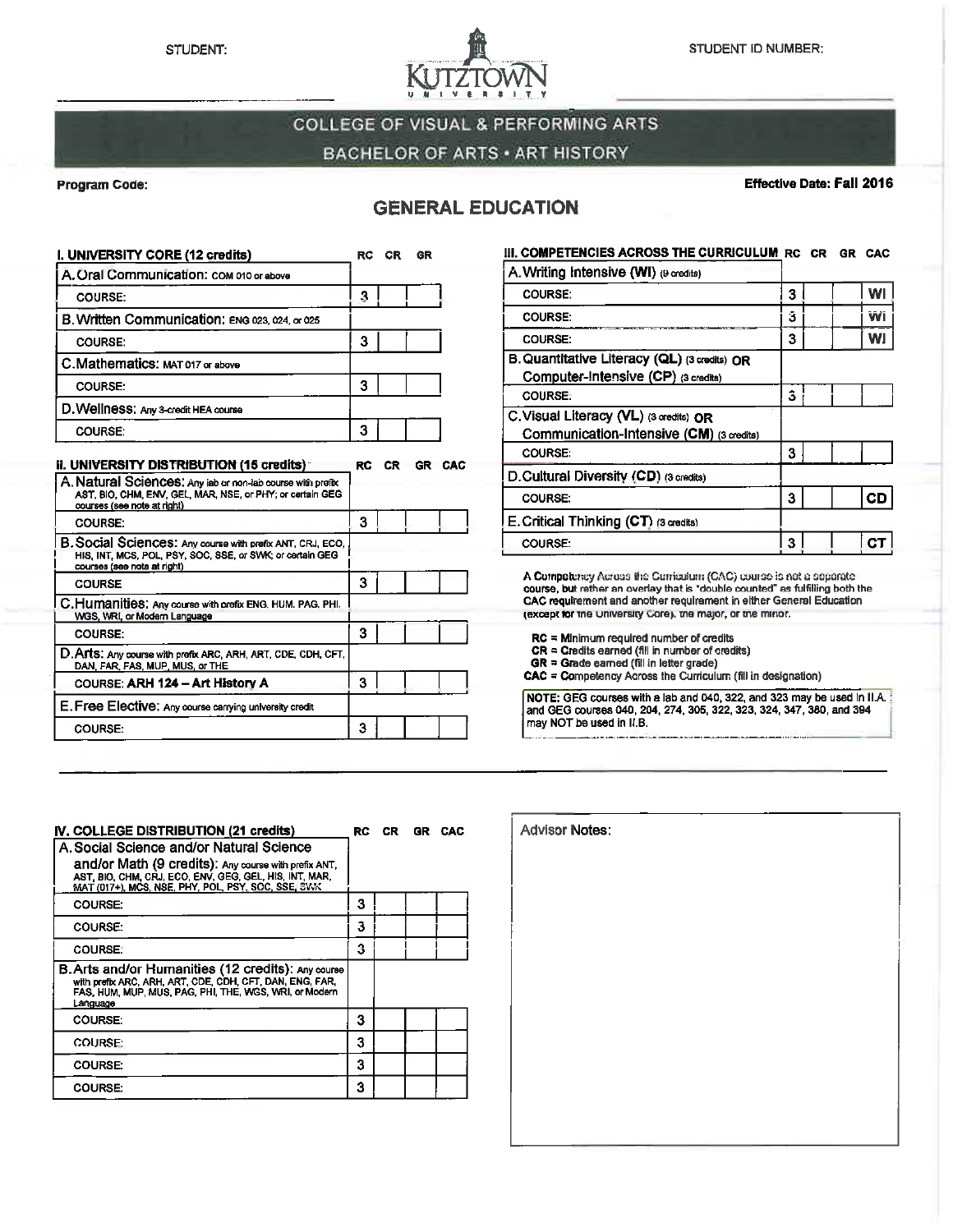Check Sheet Revised: 4/15 Version # Program effective date: Fall 2016.

#### VI. MAJOR PROGRAM: 42 SH

| A. Required Courses: 12 SH                                           | <b>GR</b> | <b>SH</b>               |
|----------------------------------------------------------------------|-----------|-------------------------|
| 1. Introductory Courses: 6 SH*                                       |           |                         |
| ARH 125 - Art History B                                              |           | 3                       |
| ARH 126 - Art History C                                              |           | $\overline{\mathbf{3}}$ |
| 2. ARH 380: Art History Seminar                                      |           | 3                       |
| 3. ARH 390: Internship in Art History                                |           | 3                       |
| <b>B. Art History Elective Courses: 30 SH</b>                        |           |                         |
| 1. Studio Art: 6 SH (Any FAR course#)                                |           |                         |
|                                                                      |           | 3                       |
|                                                                      |           | ٩                       |
| 2. Pre-Modern or Non-Western Art<br>History: 6 SH+                   |           |                         |
|                                                                      |           | 3                       |
|                                                                      |           | ٩                       |
| 3. Modern or Contemporary Art<br>History: 6 SH%                      |           |                         |
|                                                                      |           | 3                       |
|                                                                      |           | ٦                       |
| 4. Art History Electives: 12 SH (Any<br>ARH course at the 300-level) |           |                         |
|                                                                      |           | 3                       |
|                                                                      |           | 3                       |
|                                                                      |           | 3                       |
|                                                                      |           | 3                       |

| VII. Free Electives: 30 SH^       | GR               | SH  |
|-----------------------------------|------------------|-----|
|                                   |                  | ว   |
|                                   |                  | o   |
|                                   |                  | о   |
|                                   |                  | я   |
|                                   |                  | o   |
|                                   |                  | α   |
|                                   |                  |     |
|                                   |                  |     |
|                                   |                  |     |
|                                   |                  |     |
| - - -<br>$\overline{\phantom{a}}$ | $\sim$<br>$\sim$ | . . |

 $\overline{\wedge}$  Consult your advisor when scheduling free electives. Many disciplines are recommended to complement Art History offerings or for preparing students interested in particular career paths or concentrations. Such areas include but are not limited to: ANT, ARC, ART, ARU, CDE, CDH, CFT, CHI, CHM, COM, EDU, ENG, FAR, FAS, FRE, GER, HIS, INT, LIB, MUS, PAG, PHI, POL, PSY, RUS, SOC, SPA, THE, TVR, WGS, and WRI among others.

\* Students cannot earn credit for ARH 024 AND 124, ARH 025 AND 125, or ARH 026 AND 126 toward the major requirements of this program.

# Studio Art courses available without prerequisites include: FAR 14VL Elements of Drawing for Non-Art Majors; FAR 61 Introduction to Darkroom Photography for Non-Art Majors; FAR 62 Digital Photo for Non-Art Majors. Double majors or minors may use FAR studio courses from their major or minor to fulfill this requirement.

+ Pre-Modern or Non-Western Art History Courses: ARH 301 Art of the Ancient Near East & Egypt; ARH 302 Early Christian and Byzantine Art; ARH 303 Art of Ancient Greece and Rome; ARH 304 Renaissance Art; ARH 305 Medieval Art: Carolingian to High Gothic; ARH 306 Art of Northern Europe: 1350-1580; ARH 307 European Art: 1580-1780; ARH 318 Picturing Gender; ARH 319 Arts of the Islamic World, ARH 325 Contemporary African Art and the Diaspora; ARH 340 Pompeii and Ravenna: Bookends of the Roman Empire; ARH 345 Crosscurrents in Italian and Northern Renaissance Art; ARH 350 Baroque Art in Italy, France and Spain between 1590 and 1700; ARH 351 Baroque Art in the Dutch Republic, Flanders, and England between 1590 and 1700.

% Modern or Contemporary Art History Courses: ARH 308VLWI European Art: 1780-1880; ARH 309 Art Since 1950; ARH 321CTWI History of Photography; ARH 324 Contemporary African-American Art; ARH 325 Contemporary African Art and the Diaspora; ARH 334VLWI American Art; ARH 338CTWI European Modernism: 1880-1940; ARH 365 Cut and Paste: a History of Collage; ARH 367 Contemporary British Art; ARH 370CDWI Art Today: the Next Decade.

**Advisor Notes:**